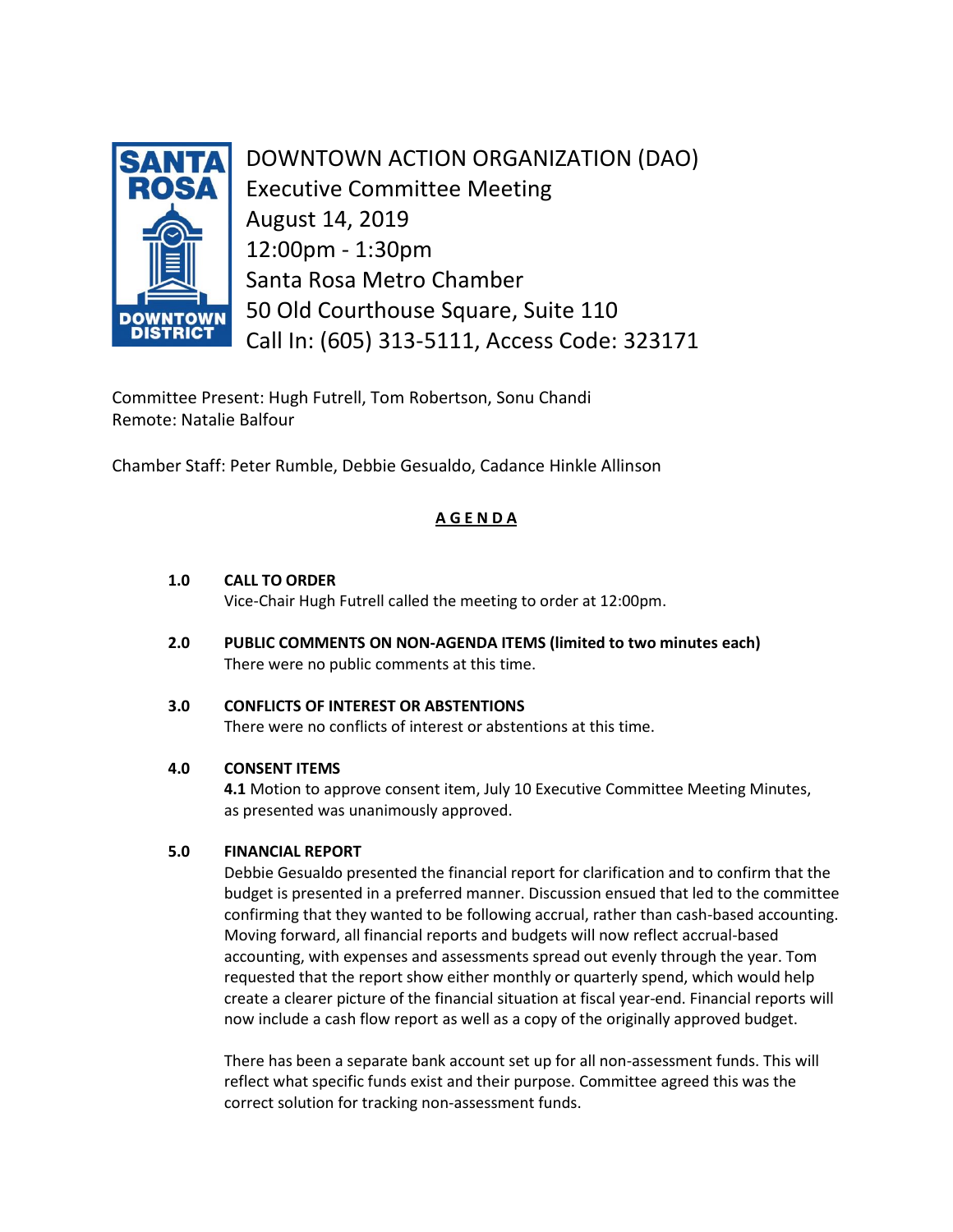#### **6.0 EXECUTIVE DIRECTOR REPORT**

Executive Director Report was postponed

#### **7.0 STREET LEVEL SERVICES CALL & DISCUSSION**

It was stated that although StreetPlus has made some progress through their work, it does not seem as if the company is able to adequately fulfill the needs of the property and business owners. Marco Li Mandri from New City America provided into insight into how other programs across the country run and it was determined that there are three options to move forward. First, continue working with StreetPlus to get them to the level and quality of work needed. Second, hire a different company, or companies, to fulfill the contract. Third, consider taking the responsibility in-house and having the DAO hire their own staff with the potential of the Chamber providing a supplemental contract for the added support.

It was decided further discussion was needed where these three options with their financial impact, were explored. The meeting was adjourned until Tuesday, August 20 at 12:30pm.

#### **8.0 COURTHOUSE SQUARE UPDATES**

**7.1** Encroachment Permit Work

Hugh provided an update on the work happening in Courthouse Square and shared that trees have been purchased and the DAO is in the process of getting seat walls installed, which will replace the originally planned for benches. Work should be complete by October.

Ron Hodges, the Landscape Architect who was hired to do organize the project, is also working on a plan for the benches, ground planting and flowerpots.

## **7.2** Asawa Fountain

The city has found funding to move project forward. Will share more when details are available.

## **7.3** Public Art

The Courthouse Square Public Art Advisory Committee will have its first meeting August 26 at 2pm.

#### **7.4** Private Art

Tom has looked into whether or not there would be interest in a private piece of art for the Square.

#### **9.0 MARKETING COMMITTEE**

Sonu shared that the first Info Session was held last week to encourage businesses to participate in a number of the initiatives the DAO has created to promote downtown.

## **10.0 AUGUST BOARD MEETING AGENDA**

#### **11.0 ADJOURNMENT**